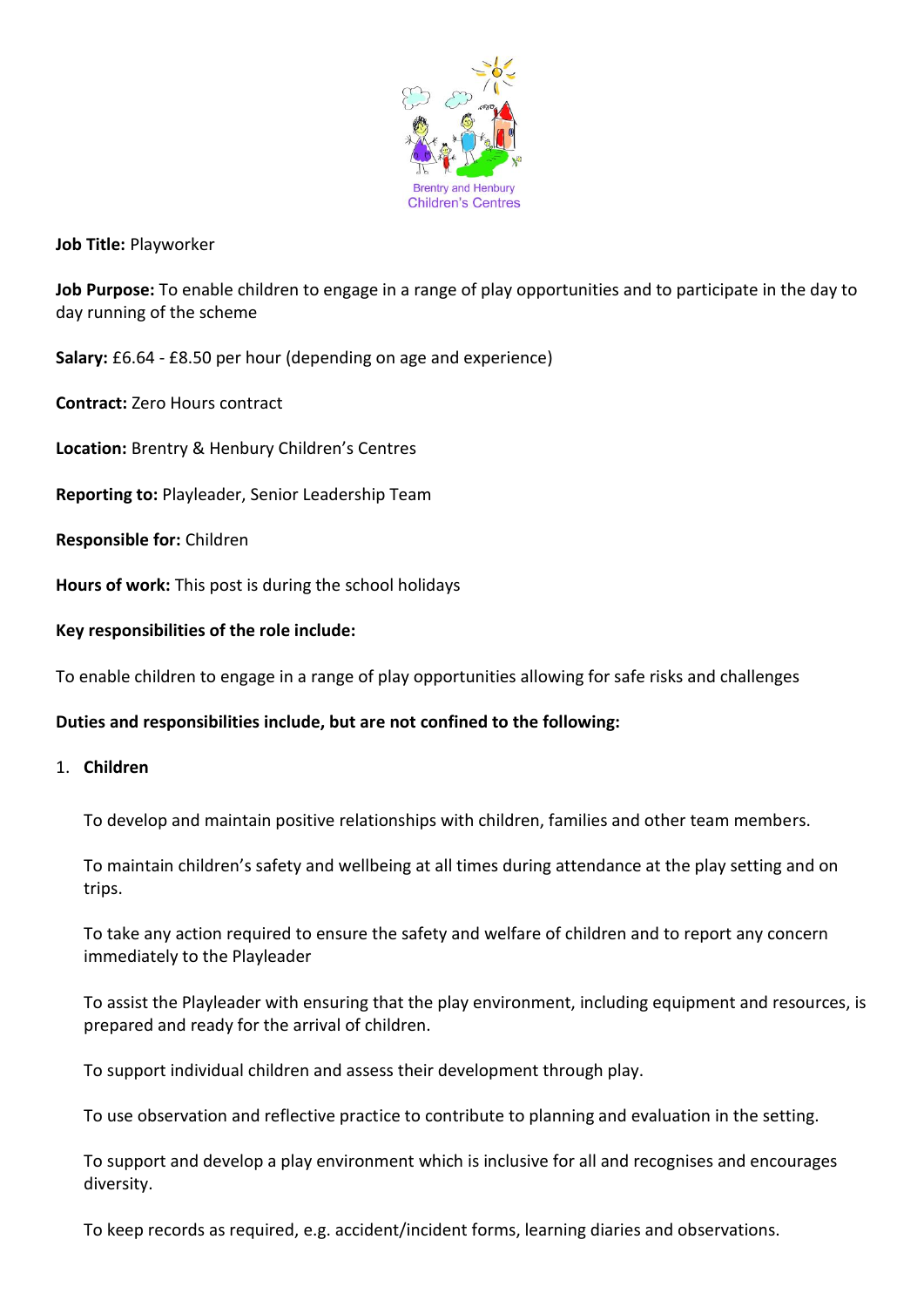To undertake any other duties as reasonably directed by the Playleader or Senior Leadership Team

## 2. **Children Centre responsibilities**

Work as a member of the team while accepting the individual responsibilities of the post.

Undertake training and regular appraisals as part of your personal and professional development.

Monitor the conditions of the toys and equipment in terms of health and safety and report any concerns immediately.

To work within agreed policies and procedures at all times.

Serve meals and prepare snacks for the children, supervise mealtimes and clear away afterwards ensuring children are eating and drinking adequately.

Undertake any other duties required in keeping with the aims of this post.

The post holder must all times carry out these duties and responsibilities with due regard to the Centre's Equal Opportunities Policy.

## **Individual Specification**

### **Essential**

- 1. Flexibility to undertake essential training
- 2. Experience of working with 4-12 year olds
- 3. Experience of providing play opportunities for children in a play setting
- 4. Ability to implement policies and procedures
- 5. Sufficient understanding and use of English
- 6. Ability to work as a team member but also manage and organise own workload
- 7. Ability to plan, provide and evaluate a wide range of play opportunities which meet children's individual needs
- 8. Ability to complete basic administrative tasks
- 9. Ability to be a reflective practitioner in order to develop your practice
- 10. Ability to communicate effectively with all children, staff and families
- 11. Ability to support and develop a play environment which is inclusive for all and encourages diversity

### **Desirable**

- 1. A level 2 playwork or childcare qualification
- 2. A paediatric first aid certificate
- 3. Knowledge of Ofsted requirements and the EYFS
- 4. Art/craft/games/sports skills
- 5. ICT skills
- 6. Understanding of the play process and how to support children in their play
- 7. Knowledge of the playwork principles